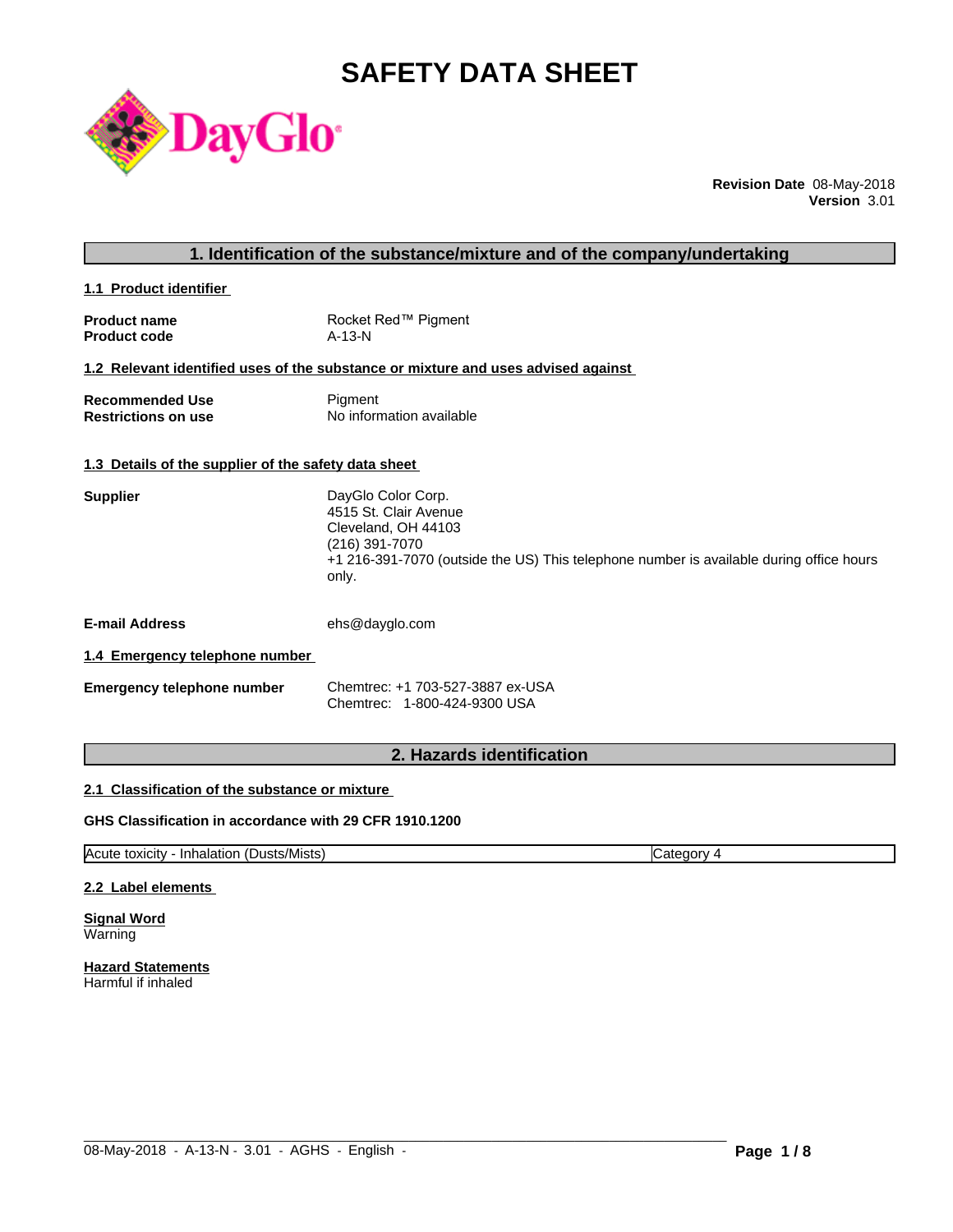

**Precautionary Statements - Prevention** Avoid breathing dust/fume/gas/mist/vapors/spray Use only outdoors or in a well-ventilated area

## **Precautionary Statements - Response**

IF INHALED: Remove person to fresh air and keep comfortable for breathing Call a POISON CENTER or doctor if you feel unwell

## **2.3. Other Hazards Hazards not otherwise classified (HNOC)** Not Applicable

**2.4 Other information** 

Not Applicable

**Unknown Acute Toxicity** 1.0100032% of the mixture consists of ingredient(s) of unknown toxicity

## **3. Composition/Information on Ingredients**

#### **Substance Mixture**

| <b>Chemical Name</b>                                | CAS No.   | Weight-%                               |
|-----------------------------------------------------|-----------|----------------------------------------|
| . Basic Red 1:1<br>. ا . ب                          | 3068-39-1 |                                        |
| The exact percentage (concentration) of composition |           | n has been withheld as a trade secret. |

## **4. First aid measures**

## **4.1 Description of first-aid measures**

| General advice                                                  | If symptoms persist, call a physician.                                                                                                                                                                                  |  |
|-----------------------------------------------------------------|-------------------------------------------------------------------------------------------------------------------------------------------------------------------------------------------------------------------------|--|
| Eye contact                                                     | Immediately flush with plenty of water. After initial flushing, remove any contact lenses and<br>continue flushing for at least 15 minutes. Keep eye wide open while rinsing. If symptoms<br>persist, call a physician. |  |
| <b>Skin contact</b>                                             | Immediate medical attention is not required. Wash off with soap and water.                                                                                                                                              |  |
| <b>Inhalation</b>                                               | Immediate medical attention is not required. Move to fresh air.                                                                                                                                                         |  |
| <b>Ingestion</b>                                                | Do NOT induce vomiting. Drink plenty of water. Consult a physician.                                                                                                                                                     |  |
| 4.2 Most important symptoms and effects, both acute and delayed |                                                                                                                                                                                                                         |  |
| <b>Symptoms</b>                                                 | See Section 2.2, Label Elements and/or Section 11, Toxicological effects.                                                                                                                                               |  |
|                                                                 | 4.3 Indication of any immediate medical attention and special treatment needed                                                                                                                                          |  |
| Notes to physician                                              | Treat symptomatically.                                                                                                                                                                                                  |  |
|                                                                 |                                                                                                                                                                                                                         |  |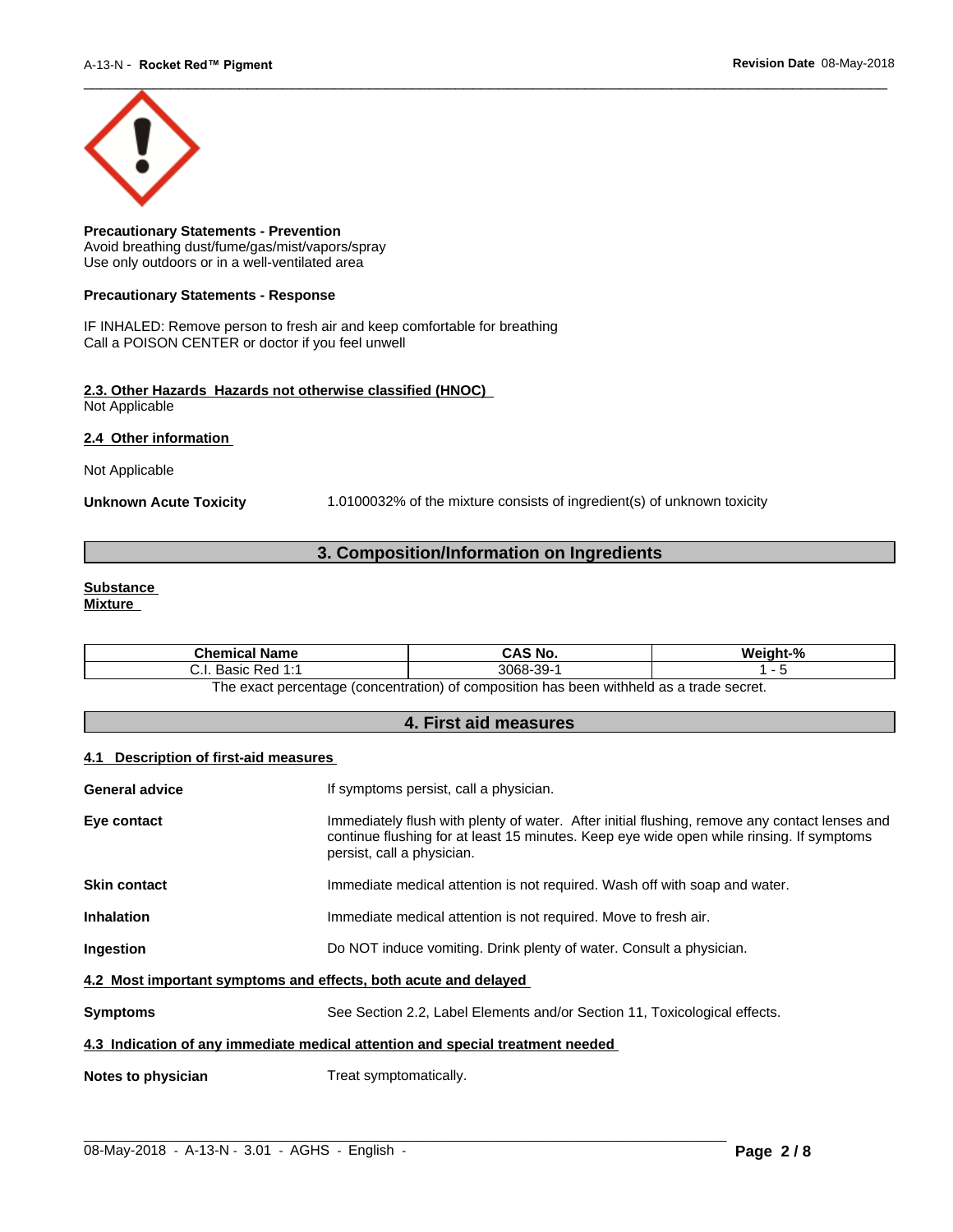## **5. Fire-Fighting Measures**

 $\overline{\phantom{a}}$  ,  $\overline{\phantom{a}}$  ,  $\overline{\phantom{a}}$  ,  $\overline{\phantom{a}}$  ,  $\overline{\phantom{a}}$  ,  $\overline{\phantom{a}}$  ,  $\overline{\phantom{a}}$  ,  $\overline{\phantom{a}}$  ,  $\overline{\phantom{a}}$  ,  $\overline{\phantom{a}}$  ,  $\overline{\phantom{a}}$  ,  $\overline{\phantom{a}}$  ,  $\overline{\phantom{a}}$  ,  $\overline{\phantom{a}}$  ,  $\overline{\phantom{a}}$  ,  $\overline{\phantom{a}}$ 

## **5.1 Extinguishing media**

#### **Suitable extinguishing media**

Use extinguishing measures that are appropriate to local circumstances and the surrounding environment.

**Unsuitable Extinguishing Media** None.

## **5.2 Special hazards arising from the substance or mixture**

#### **Special Hazard**

None known based on information supplied.

**Hazardous Combustion Products** Carbon oxides. Nitrogen oxides (NOx). Oxides of sulfur.

## **Explosion Data**

**Sensitivity to Mechanical Impact** None.

**Sensitivity to Static Discharge** Fine dust dispersed in air, in sufficient concentrations, and in the presence of an ignition source is a potential dust explosion hazard.

## **5.3 Advice for firefighters**

As in any fire, wear self-contained breathing apparatus pressure-demand, MSHA/NIOSH (approved or equivalent) and full protective gear.

## **6. Accidental Release Measures**

## **6.1 Personal precautions, protective equipment and emergency procedures**

Ensure adequate ventilation, especially in confined areas. Use personal protective equipment.

## **6.2 Environmental precautions**

Dust deposits should not be allowed to accumulate on surfaces as these may form an explosive mixture if they are released into the atmosphere in sufficient concentration. Avoid dispersal of dust in the air (i.e., cleaning dusty surfaces with compressed air). Nonsparking tools should be used. Prevent product from entering drains.

## **6.3 Methods and materials for containment and cleaning up**

| <b>Methods for Containment</b> | Prevent dust cloud. Cover powder spill with plastic sheet or tarp to minimize spreading.                                                                                                                                                                                                                                                                                                |
|--------------------------------|-----------------------------------------------------------------------------------------------------------------------------------------------------------------------------------------------------------------------------------------------------------------------------------------------------------------------------------------------------------------------------------------|
| Methods for cleaning up        | Avoid dust formation. Take precautionary measures against static discharges. Do not dry<br>sweep dust. Wet dust with water before sweeping or use a vacuum to collect dust. Use<br>personal protective equipment. Take up mechanically and collect in suitable container for<br>disposal. Prevent product from entering drains. Keep in suitable and closed containers for<br>disposal. |

## **7. Handling and storage**

## **7.1 Precautions for safe handling**

| Advice on safe handling                                          | Avoid dust formation. Take precautionary measures against static discharges. Fine dust<br>dispersed in air may ignite. Wear personal protective equipment. |
|------------------------------------------------------------------|------------------------------------------------------------------------------------------------------------------------------------------------------------|
| <b>Hygiene measures</b>                                          | When using, do not eat, drink or smoke. Handle in accordance with good industrial hygiene<br>and safety practice.                                          |
| 7.2 Conditions for safe storage, including any incompatibilities |                                                                                                                                                            |
| <b>Storage Conditions</b>                                        | Keep tightly closed in a dry and cool place.                                                                                                               |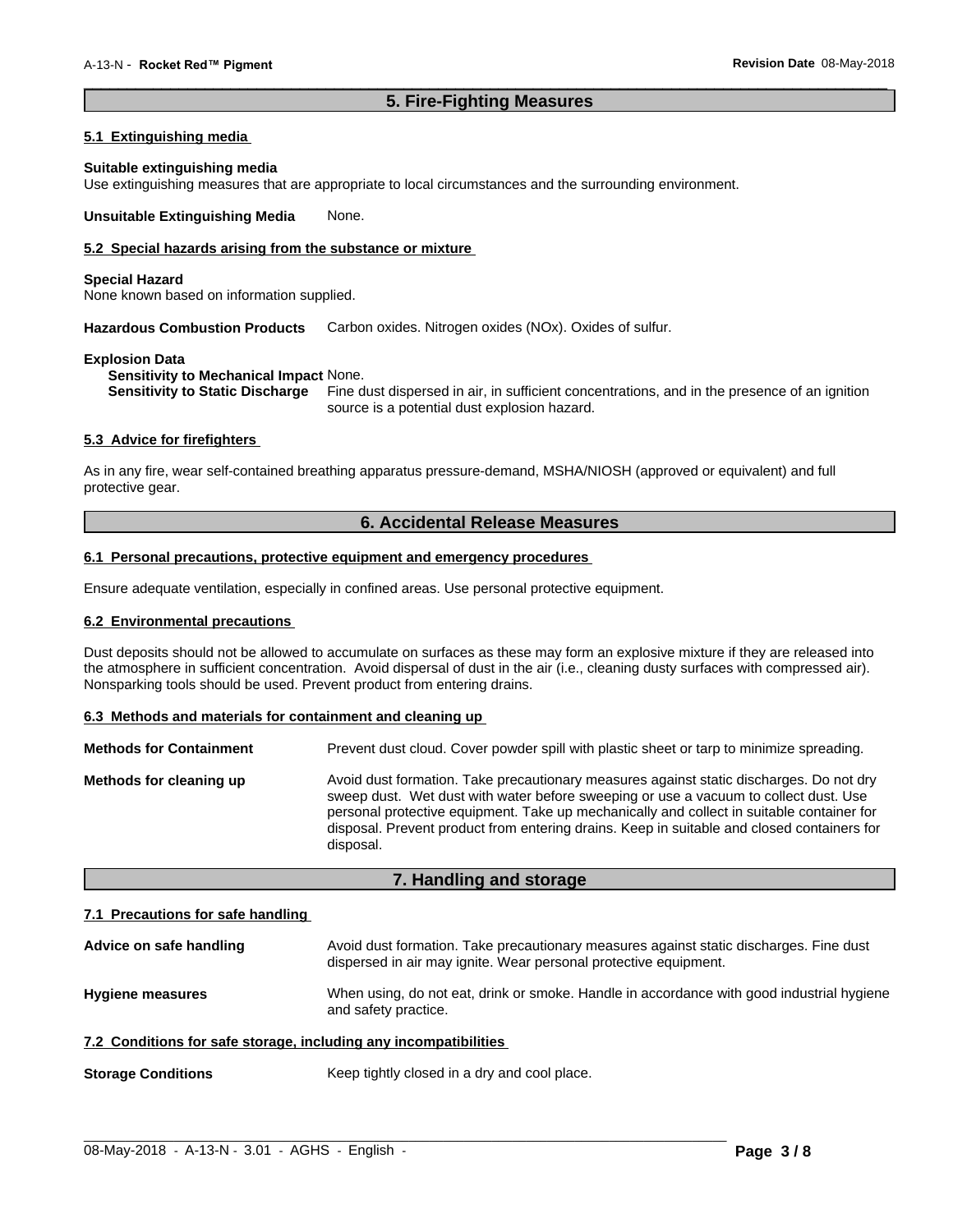**Materials to Avoid** No materials to be especially mentioned.

## **8. Exposure controls/personal protection**

 $\overline{\phantom{a}}$  ,  $\overline{\phantom{a}}$  ,  $\overline{\phantom{a}}$  ,  $\overline{\phantom{a}}$  ,  $\overline{\phantom{a}}$  ,  $\overline{\phantom{a}}$  ,  $\overline{\phantom{a}}$  ,  $\overline{\phantom{a}}$  ,  $\overline{\phantom{a}}$  ,  $\overline{\phantom{a}}$  ,  $\overline{\phantom{a}}$  ,  $\overline{\phantom{a}}$  ,  $\overline{\phantom{a}}$  ,  $\overline{\phantom{a}}$  ,  $\overline{\phantom{a}}$  ,  $\overline{\phantom{a}}$ 

## **8.1 Exposure Guidelines**

## **8.2 Appropriate engineering controls**

| <b>Engineering Measures</b> | Showers              |
|-----------------------------|----------------------|
|                             | Eyewash stations     |
|                             | Ventilation systems. |

## **8.3 Individual protection measures, such as personal protective equipment**

| <b>Eye/Face Protection</b>    | Safety glasses with side-shields.                                                       |
|-------------------------------|-----------------------------------------------------------------------------------------|
| Skin and body protection      | Boots. Apron. Impervious clothing. Impervious gloves.                                   |
| <b>Respiratory protection</b> | . NIOSH/MSHA approved respiratory protection should be worn if exposure is anticipated. |
| <b>Hygiene measures</b>       | See section 7 for more information                                                      |

## **9. Physical and chemical properties**

## **9.1 Information on basic physical and chemical properties**

| <b>Physical state</b>                       | Solid                                 |                                                      |                          |
|---------------------------------------------|---------------------------------------|------------------------------------------------------|--------------------------|
| Appearance                                  | Powder                                | <b>Color</b>                                         | Red                      |
| Odor                                        | Pungent                               | <b>Odor Threshold</b>                                | No information available |
| <b>Property</b>                             | <b>Values</b>                         | Remarks • Methods                                    |                          |
| рH                                          |                                       | No information available                             |                          |
| <b>Melting/freezing point</b>               | 110 °C / 230 °F                       |                                                      |                          |
| <b>Boiling point/boiling range</b>          |                                       | No information available                             |                          |
| <b>Flash Point</b>                          |                                       | No information available                             |                          |
| <b>Evaporation rate</b>                     |                                       | No information available                             |                          |
| <b>Flammability (solid, gas)</b>            |                                       | No information available                             |                          |
| <b>Flammability Limits in Air</b>           |                                       |                                                      |                          |
| upper flammability limit                    |                                       | No information available                             |                          |
| lower flammability limit                    |                                       | No information available                             |                          |
| Vapor pressure                              |                                       | No information available                             |                          |
| Vapor density                               |                                       | No information available                             |                          |
| <b>Specific Gravity</b>                     | 1.36                                  |                                                      |                          |
| <b>Water solubility</b>                     | Insoluble in water                    |                                                      |                          |
| Solubility in other solvents                |                                       | No information available                             |                          |
| <b>Partition coefficient</b>                |                                       | No information available                             |                          |
| <b>Autoignition temperature</b>             |                                       | No information available                             |                          |
| <b>Decomposition temperature</b>            |                                       | No information available                             |                          |
| <b>Viscosity, kinematic</b>                 |                                       | No information available<br>No information available |                          |
| Viscosity, dynamic                          |                                       |                                                      |                          |
| <b>Explosive properties</b>                 | Fine dust dispersed in air may ignite |                                                      |                          |
| <b>Oxidizing Properties</b>                 |                                       | No information available                             |                          |
| 9.2 Other information                       |                                       |                                                      |                          |
| Volatile organic compounds (VOC)<br>content | None                                  |                                                      |                          |

## **10. Stability and Reactivity**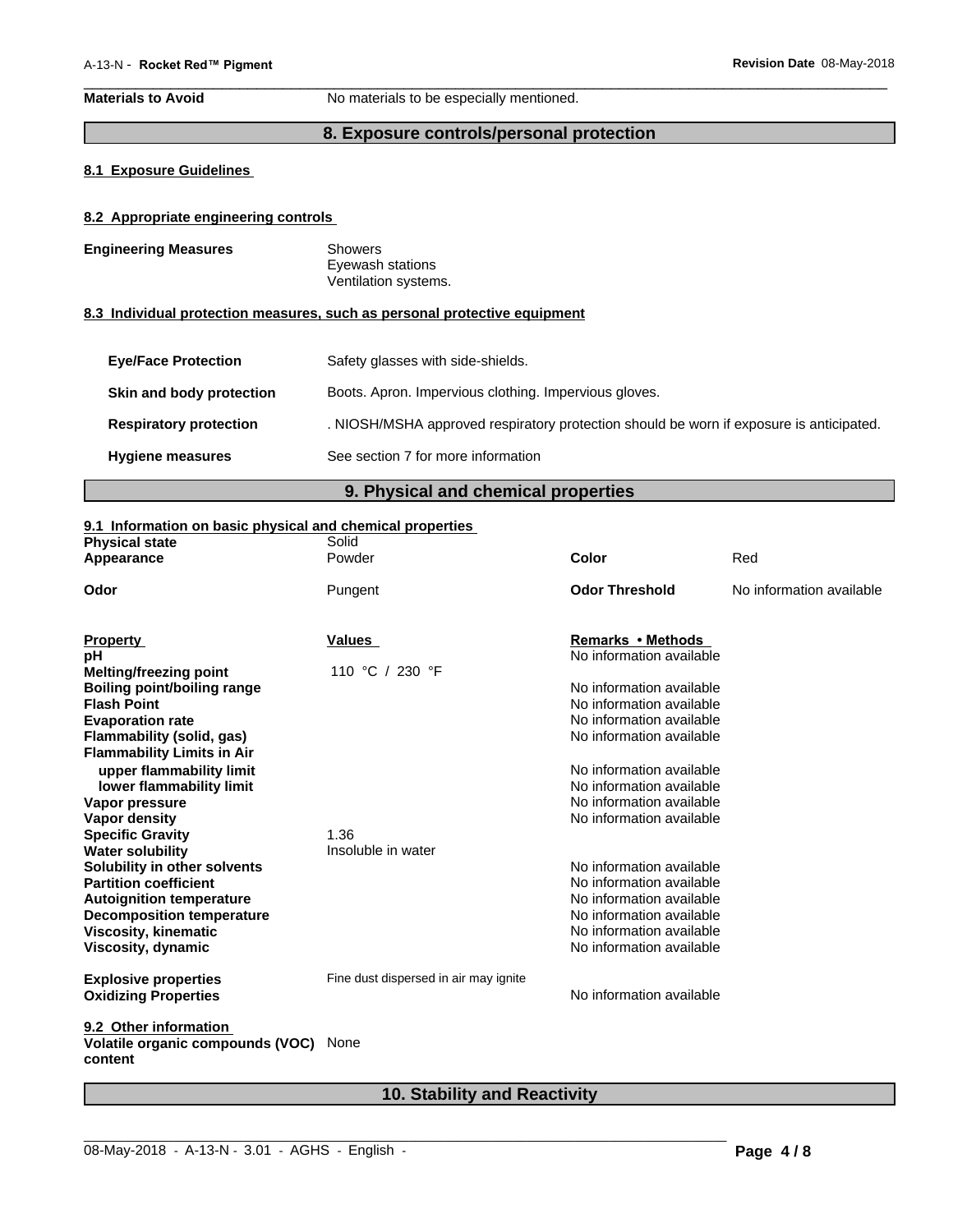## **10.1 Reactivity**

No dangerous reaction known under conditions of normal use

## **10.2 Chemical stability**

Stable

.

## **10.3 Possibility of hazardous reactions**

Hazardous polymerization does not occur.

## **10.4 Conditions to Avoid**

Dust formation. Take precautionary measures against static discharges.

## **10.5 Incompatible Materials**

None known based on information supplied.

## **10.6 Hazardous Decomposition Products**

None known based on information supplied.

## **11. Toxicological information**

 $\overline{\phantom{a}}$  ,  $\overline{\phantom{a}}$  ,  $\overline{\phantom{a}}$  ,  $\overline{\phantom{a}}$  ,  $\overline{\phantom{a}}$  ,  $\overline{\phantom{a}}$  ,  $\overline{\phantom{a}}$  ,  $\overline{\phantom{a}}$  ,  $\overline{\phantom{a}}$  ,  $\overline{\phantom{a}}$  ,  $\overline{\phantom{a}}$  ,  $\overline{\phantom{a}}$  ,  $\overline{\phantom{a}}$  ,  $\overline{\phantom{a}}$  ,  $\overline{\phantom{a}}$  ,  $\overline{\phantom{a}}$ 

## **11.1 Acute toxicity**

## **Numerical measures of toxicity: Product Information**

| LD50 Oral:  | <b>LD50 Dermal:</b> |
|-------------|---------------------|
| 16,000      | 23,000              |
| mg/kg (rat) | mg/kg (rat)         |

#### **The following values are calculated based on chapter 3.1 of the GHS document**

**Unknown Acute Toxicity** 1.0100032% of the mixture consists of ingredient(s) of unknown toxicity

**Oral LD50** 44,455.00 mg/kg **LC50 (Dust/Mist)** 4.59 mg/l

## **Numerical measures of toxicity: Component Information**

| <b>Chemical Name</b>                                            | LD50 Oral        | <b>LD50 Dermal</b>                          | <b>LC50 Inhalation</b>  |
|-----------------------------------------------------------------|------------------|---------------------------------------------|-------------------------|
| $\sim$<br><b>DAN 1.1</b><br>$D_{\Omega}$<br>Basic Red T.T<br>ن. | 449 ma/ka<br>Rat | 2,500 mg/kg (Rat)<br>. .<br>$\cdot$ $\cdot$ | $0.05$ ma/l<br>(4 hour) |
| 3068-39-                                                        |                  |                                             |                         |

 $\_$  ,  $\_$  ,  $\_$  ,  $\_$  ,  $\_$  ,  $\_$  ,  $\_$  ,  $\_$  ,  $\_$  ,  $\_$  ,  $\_$  ,  $\_$  ,  $\_$  ,  $\_$  ,  $\_$  ,  $\_$  ,  $\_$  ,  $\_$  ,  $\_$  ,  $\_$  ,  $\_$  ,  $\_$  ,  $\_$  ,  $\_$  ,  $\_$  ,  $\_$  ,  $\_$  ,  $\_$  ,  $\_$  ,  $\_$  ,  $\_$  ,  $\_$  ,  $\_$  ,  $\_$  ,  $\_$  ,  $\_$  ,  $\_$  ,

## **11.2 Information on toxicologicaleffects**

#### **Skin corrosion/irritation**

Product Information • May cause irritation Component Information • No information available

## **Serious eye damage/eye irritation**

Product Information

• May cause irritation

Component Information

• No information available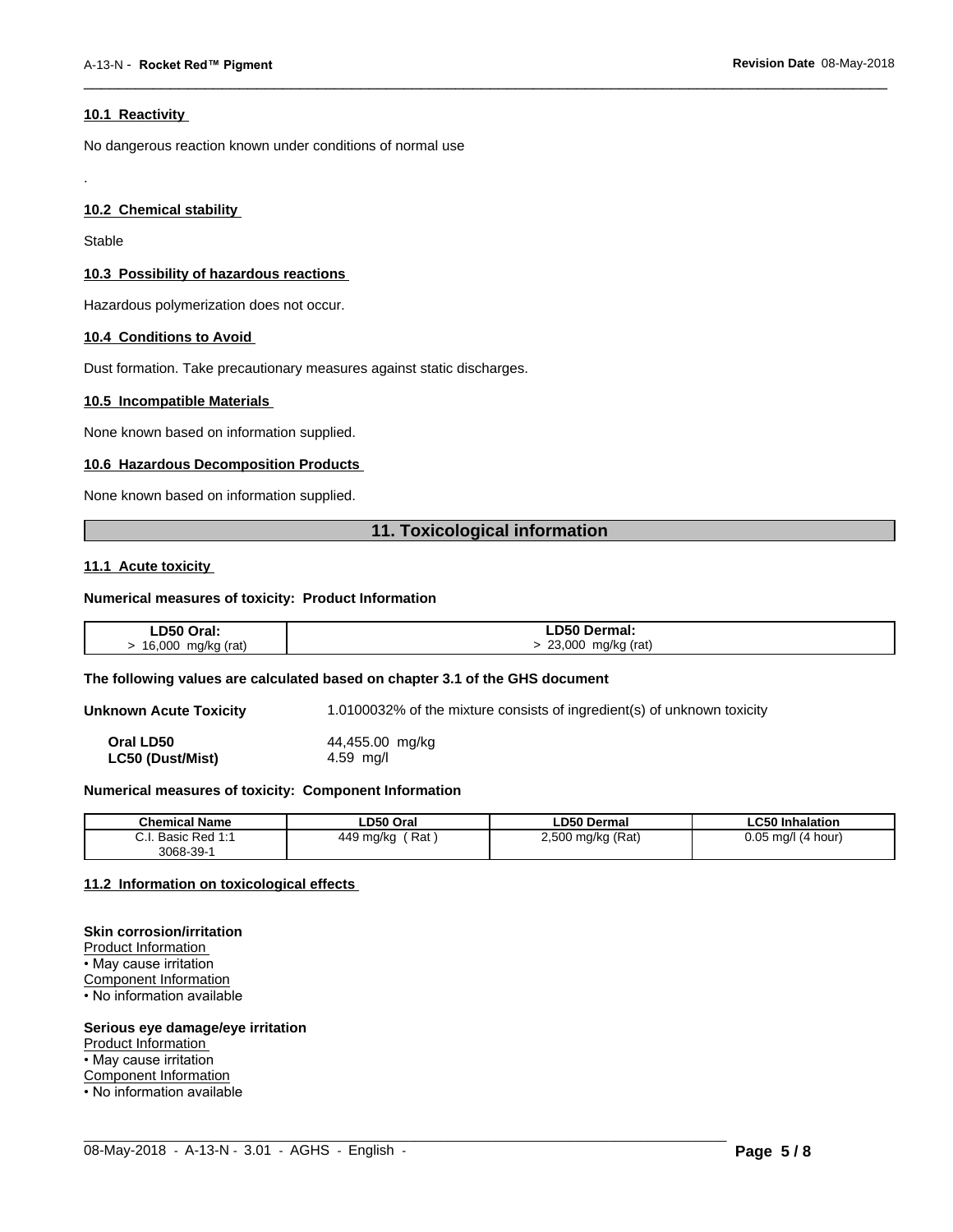#### **Respiratory or skin sensitization**

Product Information  $\overline{\cdot}$  May be harmful if inhaled Component Information • No information available

## **Germ cell mutagenicity**

Product Information • No information available Component Information • No information available

## **Carcinogenicity**

Product Information

• This product contains <0.1% free formaldehyde and may be capable of outgassing formaldehyde at levels in excess of OSHA's Action Level under some conditions of use. Formaldehyde is a known cancer hazard. Long term exposure may result in dermatitis or respiratory sensitization for sensitive individuals.Component Information

 $\overline{\phantom{a}}$  ,  $\overline{\phantom{a}}$  ,  $\overline{\phantom{a}}$  ,  $\overline{\phantom{a}}$  ,  $\overline{\phantom{a}}$  ,  $\overline{\phantom{a}}$  ,  $\overline{\phantom{a}}$  ,  $\overline{\phantom{a}}$  ,  $\overline{\phantom{a}}$  ,  $\overline{\phantom{a}}$  ,  $\overline{\phantom{a}}$  ,  $\overline{\phantom{a}}$  ,  $\overline{\phantom{a}}$  ,  $\overline{\phantom{a}}$  ,  $\overline{\phantom{a}}$  ,  $\overline{\phantom{a}}$ 

• No information available

## **Reproductive toxicity**

Product Information • No information available

Component Information

• No information available

## **STOT - single exposure**

No information available

## **STOT - repeated exposure**

• No known effect

#### **Other adverse effects**

Product Information • No information available Component Information

• No information available

## **Aspiration hazard**

Product Information • No information available

Component Information

• No information available

## **12. Ecological information**

 $\_$  ,  $\_$  ,  $\_$  ,  $\_$  ,  $\_$  ,  $\_$  ,  $\_$  ,  $\_$  ,  $\_$  ,  $\_$  ,  $\_$  ,  $\_$  ,  $\_$  ,  $\_$  ,  $\_$  ,  $\_$  ,  $\_$  ,  $\_$  ,  $\_$  ,  $\_$  ,  $\_$  ,  $\_$  ,  $\_$  ,  $\_$  ,  $\_$  ,  $\_$  ,  $\_$  ,  $\_$  ,  $\_$  ,  $\_$  ,  $\_$  ,  $\_$  ,  $\_$  ,  $\_$  ,  $\_$  ,  $\_$  ,  $\_$  ,

## **12.1 Toxicity**

**Ecotoxicity No information available** 

 $<$  1 % of the mixture consists of components(s) of unknown hazards to the aquatic environment

#### **Ecotoxicity effects**

## **12.2 Persistence and degradability**

No information available.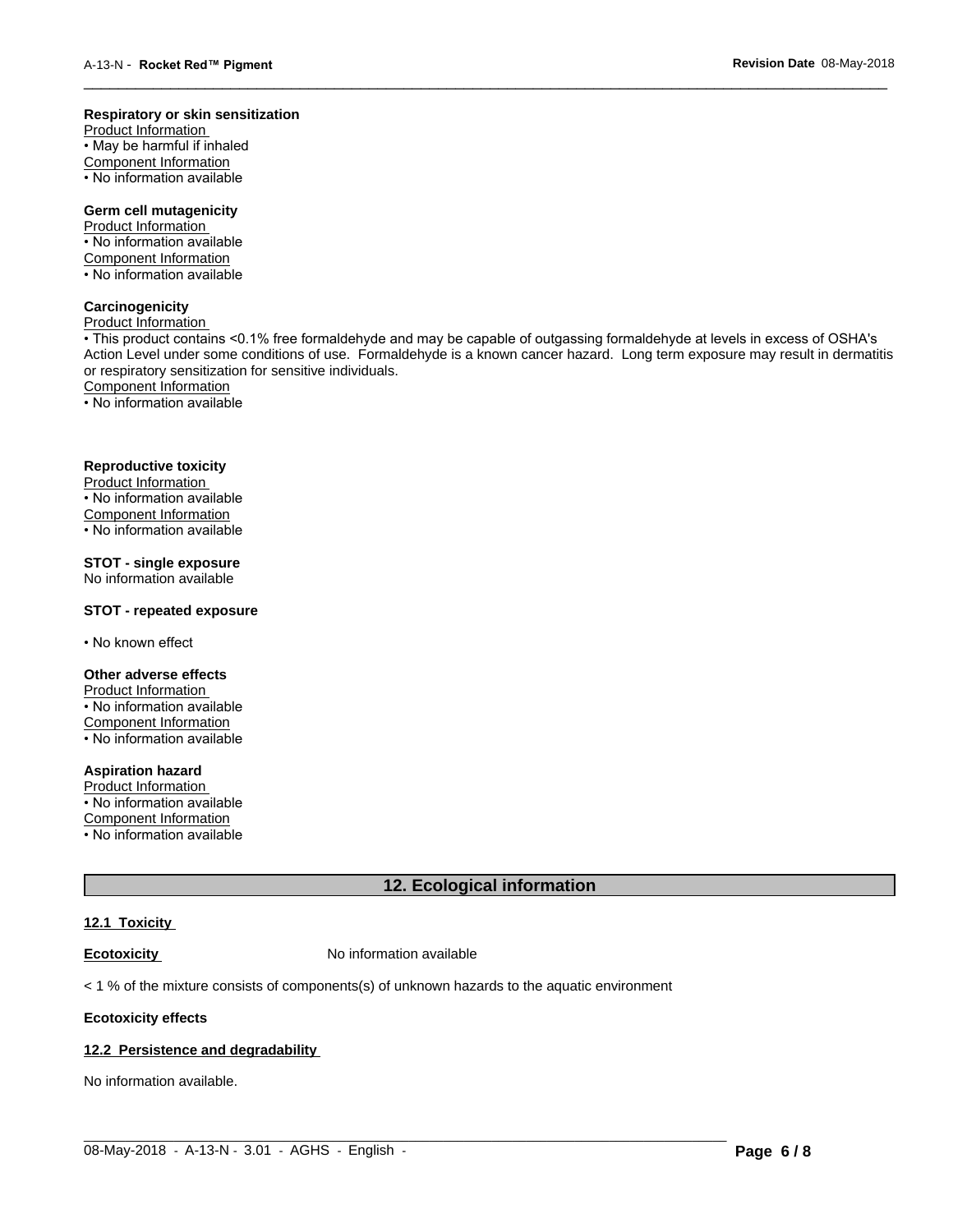## **12.3 Bioaccumulative potential**

Discharge into the environment must be avoided

#### **12.4 Mobility in soil**

No information available.

## **12.5 Other adverse effects**

No information available

## **13. Disposal Considerations**

 $\overline{\phantom{a}}$  ,  $\overline{\phantom{a}}$  ,  $\overline{\phantom{a}}$  ,  $\overline{\phantom{a}}$  ,  $\overline{\phantom{a}}$  ,  $\overline{\phantom{a}}$  ,  $\overline{\phantom{a}}$  ,  $\overline{\phantom{a}}$  ,  $\overline{\phantom{a}}$  ,  $\overline{\phantom{a}}$  ,  $\overline{\phantom{a}}$  ,  $\overline{\phantom{a}}$  ,  $\overline{\phantom{a}}$  ,  $\overline{\phantom{a}}$  ,  $\overline{\phantom{a}}$  ,  $\overline{\phantom{a}}$ 

## **13.1 Waste treatment methods**

Dispose of in accordance with federal, state, and local regulations.

## **14. Transport Information**

| <b>DOT</b>  | Not regulated |
|-------------|---------------|
| <b>MEX</b>  | Not regulated |
| <b>IMDG</b> | Not regulated |
| <b>IATA</b> | Not regulated |

| 15. Regulatory information     |                          |  |  |  |
|--------------------------------|--------------------------|--|--|--|
| 15.1 International Inventories |                          |  |  |  |
| <b>TSCA</b>                    | Complies                 |  |  |  |
| <b>DSL</b>                     | Complies                 |  |  |  |
| <b>EINECS/ELINCS</b>           | Complies                 |  |  |  |
| <b>ENCS</b>                    | $\blacksquare$           |  |  |  |
| <b>IECSC</b>                   | Complies                 |  |  |  |
| <b>KECL</b>                    | Complies                 |  |  |  |
| <b>PICCS</b>                   | Complies                 |  |  |  |
| <b>AICS</b>                    | Complies                 |  |  |  |
| <b>NZIoC</b>                   | $\overline{\phantom{0}}$ |  |  |  |

 **TSCA** - United States Toxic Substances Control Act Section 8(b) Inventory

 **DSL** - Canadian Domestic Substances List

 **EINECS/ELINCS** - European Inventory of Existing Chemical Substances/European List of Notified Chemical Substances

 **PICCS** - Philippines Inventory of Chemicals and Chemical Substances

 **ENCS** - Japan Existing and New Chemical Substances

 **IECSC** - China Inventory of Existing Chemical Substances

 **KECL** - Korean Existing and Evaluated Chemical Substances

 **PICCS** - Philippines Inventory of Chemicals and Chemical Substances

 **AICS** - Australian Inventory of Chemical Substances

 **NZIoC** - New Zealand Inventory of Chemicals

## **15.2 U.S. Federal Regulations**

## **SARA 313**

Section 313 of Title III of the Superfund Amendments and Reauthorization Act of 1986 (SARA). This product does not contain any chemicals which are subject to the reporting requirements of the Act and Title 40 of the Code of Federal Regulations, Part 372